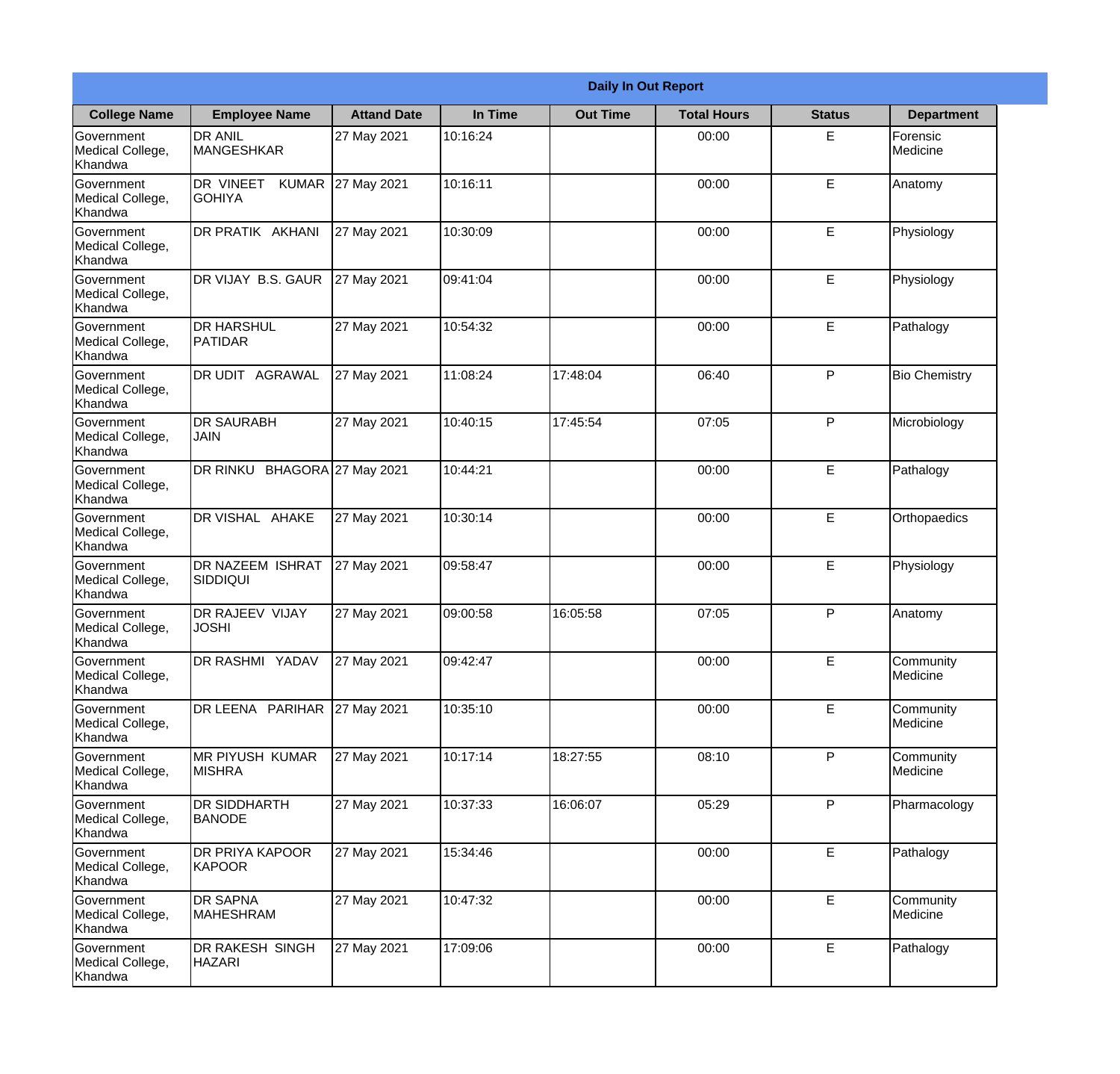| <b>Designation</b>                  | <b>Category</b> |
|-------------------------------------|-----------------|
| Assistant Professor   Para Clinical |                 |
| Professor                           | Non Clinical    |
| Assistant Professor   Non Clinical  |                 |
| Associate Professor Non Clinical    |                 |
| Assistant Professor   Para Clinical |                 |
| Associate Professor Non Clinical    |                 |
| Associate Professor Para Clinical   |                 |
| Assistant Professor   Para Clinical |                 |
| Assistant Professor   Clinical      |                 |
| Professor                           | Non Clinical    |
| <b>Assistant Professor</b>          | Non Clinical    |
| Assistant Professor   Para Clinical |                 |
| <b>Assistant Professor</b>          | Para Clinical   |
| Statistician                        | Para Clinical   |
| Associate Professor   Para Clinical |                 |
| Demonstrator/Tutor                  | Para Clinical   |
| Associate Professor   Para Clinical |                 |
| Professor                           | Para Clinical   |

## **Daily In Out Report**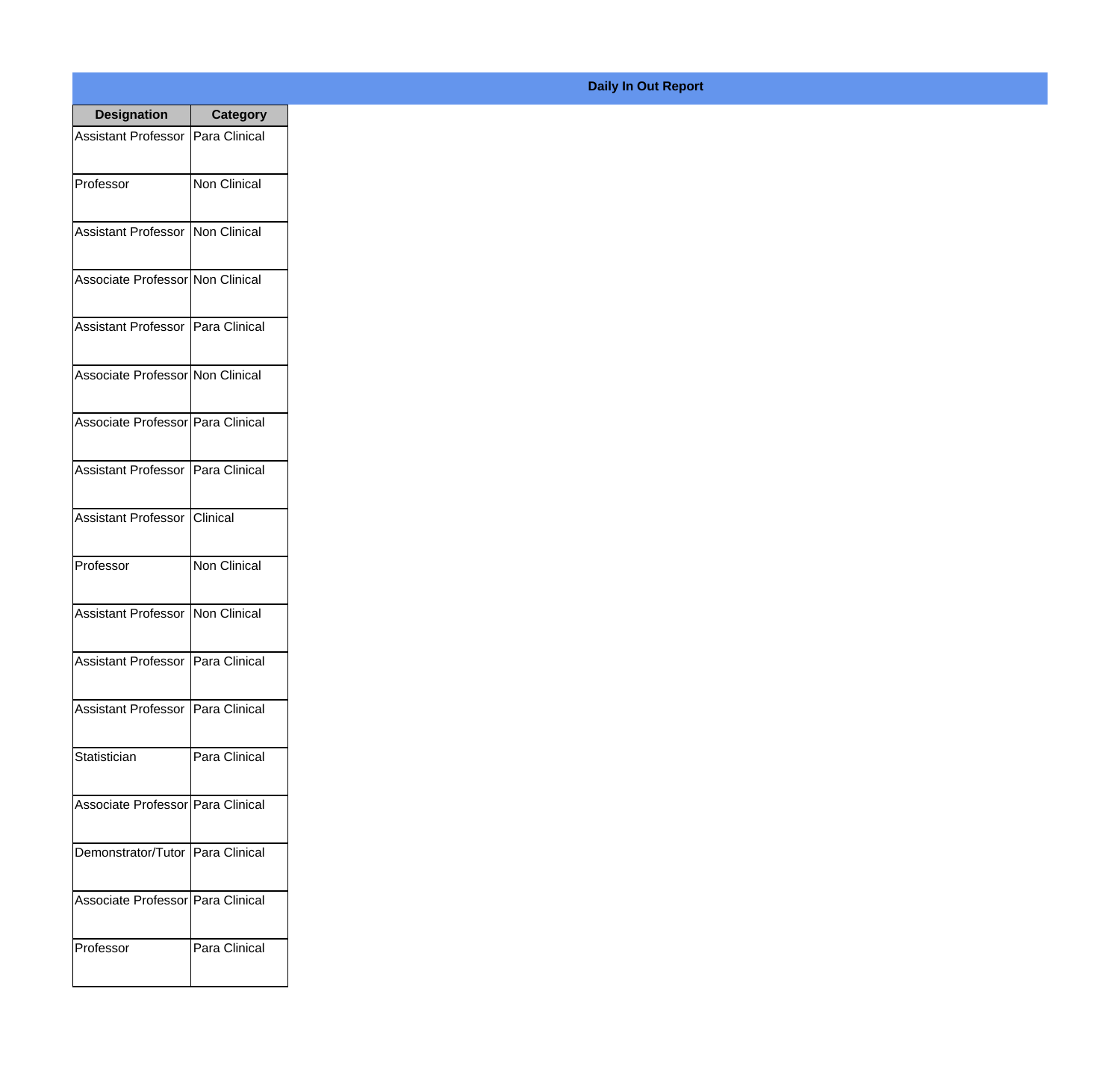|                                                  |                                           |             |          |          | <b>Daily In Out Report</b> |   |                             |
|--------------------------------------------------|-------------------------------------------|-------------|----------|----------|----------------------------|---|-----------------------------|
| Government<br>Medical College,<br>Khandwa        | <b>DR NISHA</b><br>IKAITHWAS              | 27 May 2021 | 10:20:11 | 13:29:57 | 03:09                      | P | Psychiatry                  |
| Government<br>Medical College,<br>Khandwa        | <b>DR ASHOK</b><br><b>BHAUSAHEB NAJAN</b> | 27 May 2021 | 10:32:38 |          | 00:00                      | E | Forensic<br>Medicine        |
| <b>Government</b><br>Medical College,<br>Khandwa | <b>DR PRIYESH</b><br><b>MARSKOLE</b>      | 27 May 2021 | 11:14:07 |          | 00:00                      | E | Community<br>Medicine       |
| Government<br>Medical College,<br>Khandwa        | <b>DR SANGEETA</b><br><b>CHINCHOLE</b>    | 27 May 2021 | 10:48:52 |          | 00:00                      | E | Physiology                  |
| Government<br>Medical College,<br>Khandwa        | DR NISHA MANDLOI<br><b>PANWAR</b>         | 27 May 2021 | 16:26:21 |          | 00:00                      | E | Obstetrics &<br>Gynaecology |
| Government<br>Medical College,<br>Khandwa        | <b>DR SATISH</b><br><b>CHANDEL</b>        | 27 May 2021 | 11:07:39 |          | 00:00                      | E | Pharmacology                |
| Government<br>Medical College,<br>Khandwa        | <b>DR MUKTESHWARI</b><br><b>GUPTA</b>     | 27 May 2021 | 11:30:19 | 18:34:14 | 07:04                      | P | Pharmacology                |
| Government<br>Medical College,<br>Khandwa        | <b>DR PURTI AGARWAL</b><br>SAINI          | 27 May 2021 | 10:47:09 |          | 00:00                      | E | Pathalogy                   |
| Government<br>Medical College,<br>Khandwa        | DR YASHPAL RAY                            | 27 May 2021 | 11:07:29 |          | 00:00                      | E | Anatomy                     |
| Government<br>Medical College,<br>Khandwa        | MOHIT GARG                                | 27 May 2021 | 12:27:51 |          | 00:00                      | E | <b>General Medicine</b>     |
| Government<br>Medical College,<br>Khandwa        | <b>WAGHMARE</b><br><b>RENU</b>            | 27 May 2021 | 11:07:05 | 17:13:23 | 06:06                      | P | Community<br>Medicine       |